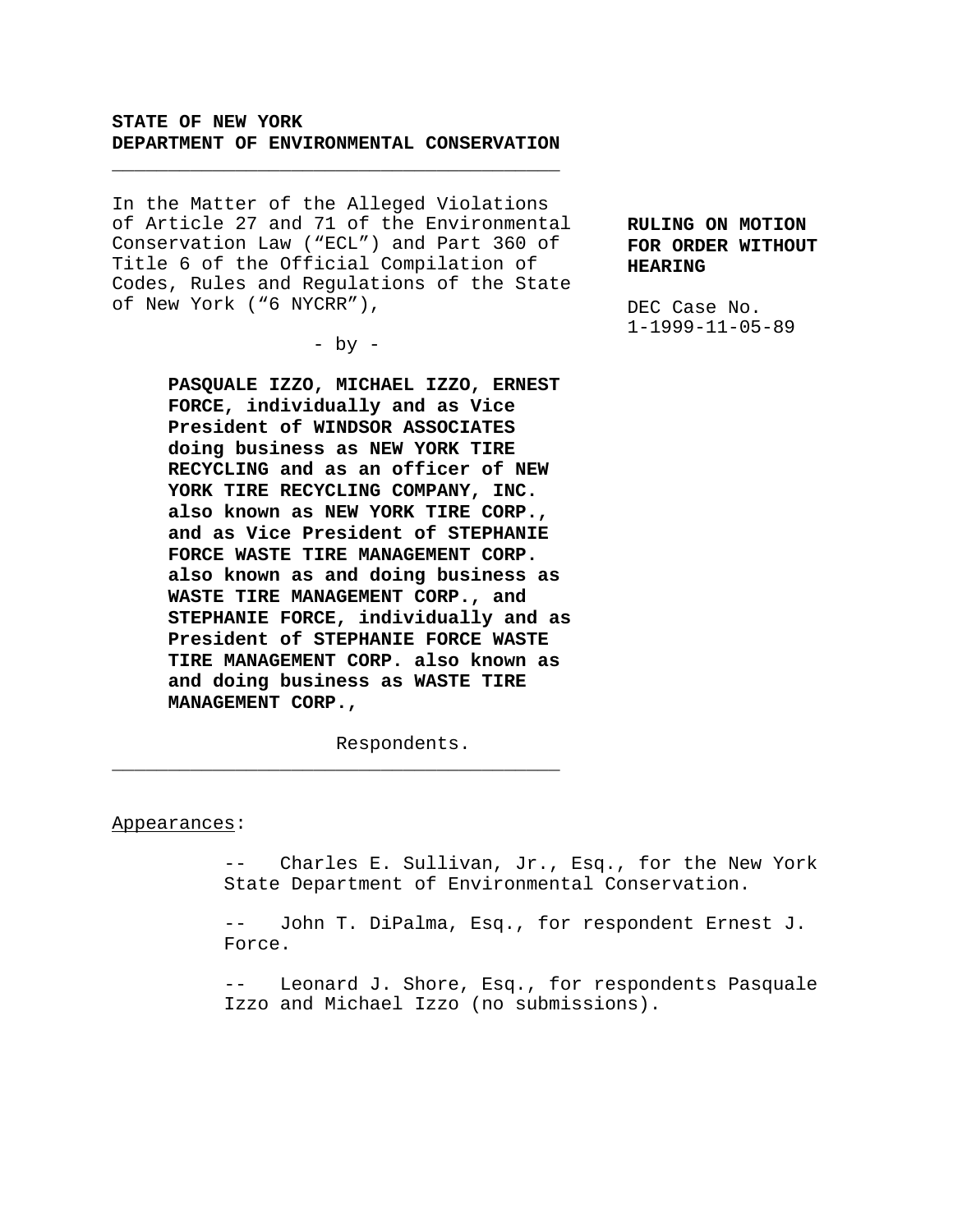### RULING ON MOTION FOR ORDER WITHOUT HEARING

Staff of the Department of Environmental Conservation ("Department") filed a motion for an order without hearing as against respondents Pasquale Izzo, Michael Izzo, and Ernest Force in the above referenced administrative enforcement proceeding.<sup>1</sup> Department staff seeks summary judgment on an amended verified complaint dated June 1, 2000. For the reasons that follow, Department staff's motion is granted on the issue of liability for two of the three causes of action pleaded in the amended complaint. Because triable issues of fact are raised concerning penalty and other remedial relief, however, Department staff's motion is otherwise denied, and a hearing will be convened to resolve the remaining issues.

### PROCEEDINGS

This administrative enforcement proceeding was commenced as against respondents Pasquale Izzo and Michael Izzo (collectively the "Izzo respondents") by service of a notice of hearing, pre-hearing conference and complaint, and a verified complaint dated January 5, 2000. By leave of Administrative Law Judge ("ALJ") Susan J. DuBois -- the ALJ originally assigned to the matter -- a verified amended complaint dated June 1, 2000 adding respondents Ernest Force and Stephanie Force (collectively, the "Force respondents") was served on all respondents.

The amended complaint alleged that the Izzo respondents are the owners or operators of a landfill and, thus, a solid waste management facility located on Old Northport Road, Kings Park, Township of Smithtown, Suffolk County ("facility" or "site"). The amended complaint also alleged that respondent Ernest Force, as the primary operator and principal of New York Tire Recycling Company, Inc., also known as New York Tire Corp., and Windsor Associates d/b/a New York Tire Recycling (collectively, "New York Tire"), was the operator of the solid waste management facility at the site and personally liable for violations of the Environmental Conservation Law ("ECL") arising from the operation. Department staff alleged that since 1987, respondents permitted New York Tire to bring waste tires to the subject site. Staff also alleged that the Izzo respondents illegally disposed of construction and demolition ("C&D") debris at the site.

<sup>1</sup> On its motion, Department staff is not seeking judgment as against respondent Stephanie Force.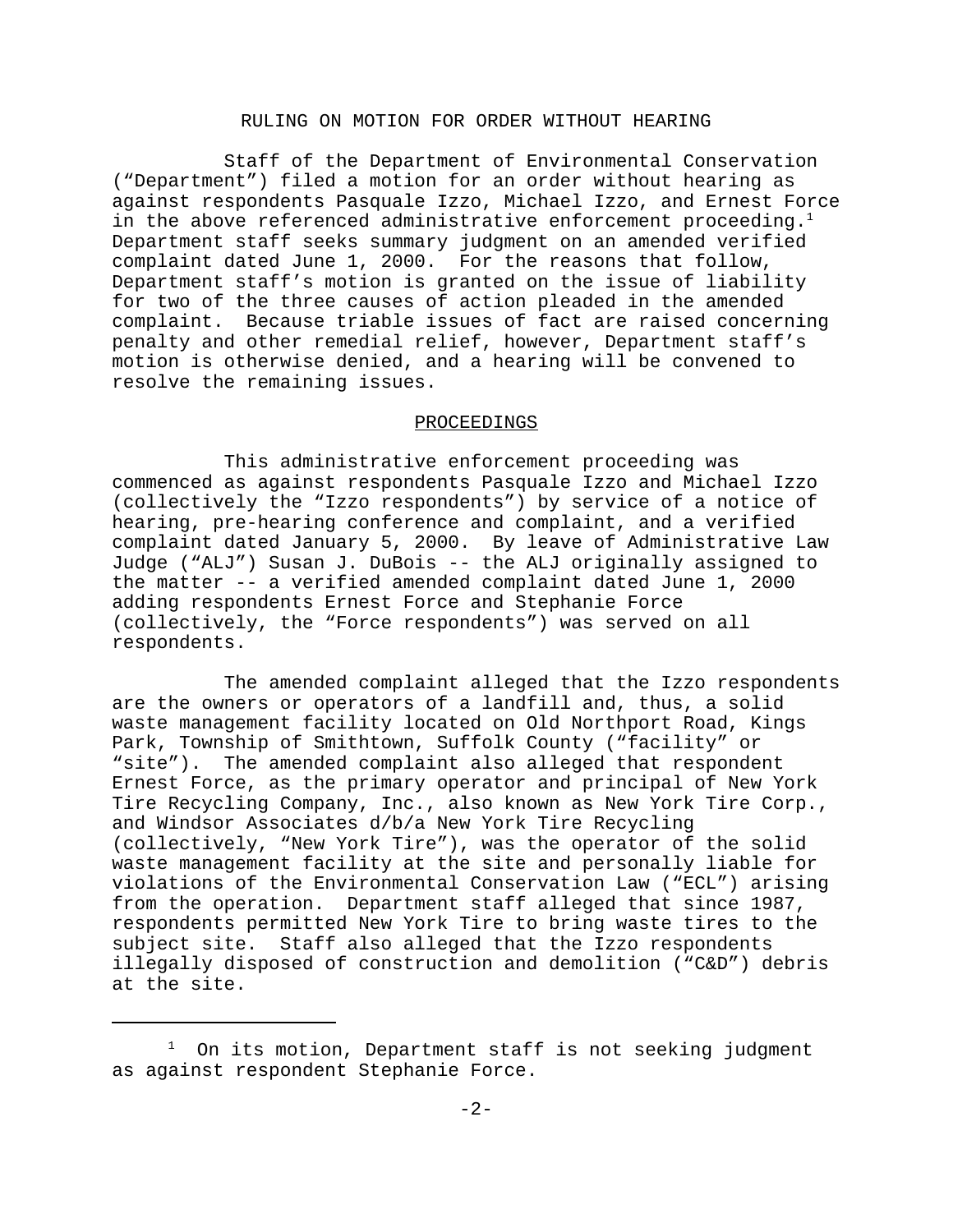Accordingly, the amended complaint alleged three causes of action:

(1) that respondents violated 6 NYCRR  $360-1.7(a)(1)$  by operating a solid waste management facility at the site without a permit;

(2) that respondents violated 6 NYCRR 360-13.1(b) by storing 1,000 or more waste tires at the site without a permit; and

(3) that the Izzo respondents violated 6 NYCRR 360- 8.6(b) by disposing of clean fill at the site without complying with specific requirements contained in section 360-8.6(b) and without Departmental authorization, approval or permit to bring C&D materials to the site.

The Force respondents filed a joint verified answer dated June 16, 2000, and the Izzo respondents filed a joint answer dated June 20, 2000. A statement of readiness for adjudicatory hearing was issued August 7, 2000. The hearing was adjourned after the parties executed a stipulation dated November 15, 2000 resolving all issues in the matter except the ultimate disposition of approximate 1.5 million shredded tires that were buried on the site. The remaining issue was to be the subject of an administrative hearing or, in the alternative, a motion for a summary order to be made by respondents.

On January 30, 2001, respondents filed a motion seeking, among other things, an order allowing for the shredded tires to remain buried at the site. ALJ DuBois denied the motion (see Matter of Izzo*,* ALJ Ruling on Motion, Feb. 26, 2001). With respect to the buried tires, the ALJ held that substantial fact issues existed concerning whether the tires could remain buried on the site without posing an environmental or safety hazard (see id. at 4).

On August 13, 2001, respondents renewed their motion based upon an August 2001 investigation report. Respondents' renewed motion was denied (see Matter of Izzo, ALJs Ruling on Motion, Oct. 1, 2001). ALJs P. Nicholas Garlick and Maria E. Villa, who were then assigned to the matter, again concluded that substantial fact issues remained concerning whether the shredded tires could remain buried at the site (see id. at 4-5).

ALJs Garlick and Villa subsequently convened a hearing on December 19, 2001. At that hearing, the parties indicated that they had reached a settlement on the remaining issues, the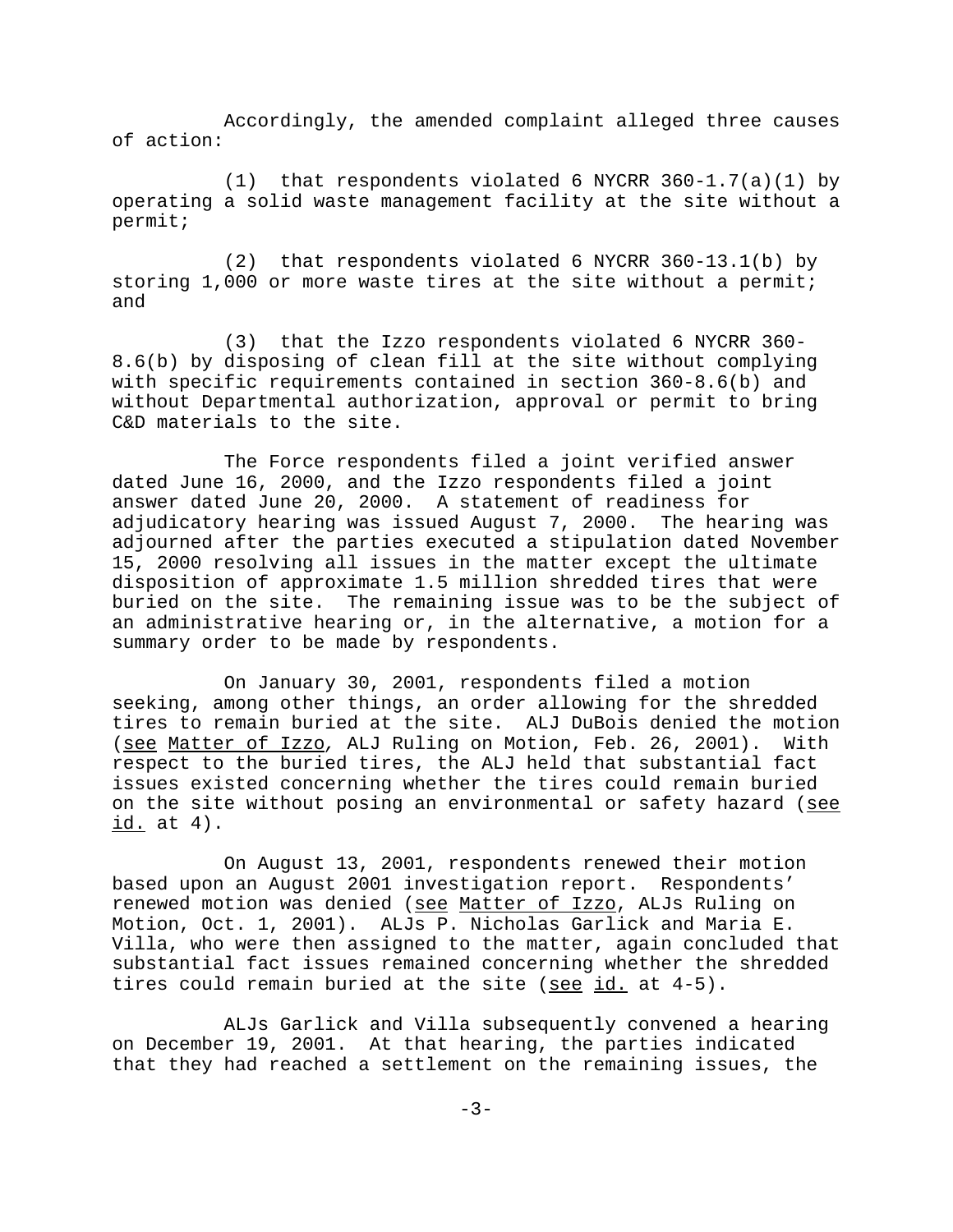terms of which they placed on the record (see Hearing Transcript, Dec. 19, 2001). Department staff indicated that it would draft a consent order embodying the terms of the settlement for signature by the parties (see id. at 14). Staff also indicated that in the event respondents failed to comply with the consent order, staff would request that the matter be restored to the hearing calendar, and that the consent order would serve as the stipulated facts for the hearing ( $\frac{\text{see} \text{id.}}{\text{and} \text{in}}$ ). Although a written consent order was subsequently circulated among the parties, respondents did not execute it.

# Department Staff's February 11, 2005 Motion for Order Without Hearing

Alleging that respondents failed to comply with the terms of the November 15, 2000 stipulation and the additional settlement terms placed on the record on December 19, 2001, Department staff filed the present motion for order without hearing, which was forwarded to the undersigned as the presently assigned ALJ. The motion papers consist of a notice of motion for order without hearing, an affidavit of service, a motion for order without hearing, an attorney's brief in support of motion for order without hearing, and attached exhibits A through N.

In its motion, Department staff seeks a determination as to respondents Ernest Force, Pasquale Izzo and Michael Izzo on the first two causes of action in the June 1, 2000 amended complaint. Staff expressly indicates that respondent Stephanie Force is not a subject of this motion, nor does staff seek a determination on the third cause of action in the amended complaint (see Attorney Brief in Support of Motion for Order Without Hearing, Feb. 11, 2005, at 2).

With respect to respondents Ernest Force, Pasquale Izzo, and Michael Izzo (collectively "respondents"), staff specifically seeks a determination that respondents (1) violated 6 NYCRR 360-1.7(a)(1) by operating a solid waste management facility without a permit since at least December 1987, and (2) violated 6 NYCRR 360-13.1(b) by operating a waste tire storage facility on the site without a permit since at least December 31, 1988. Staff also seeks a determination that as a result of the violations alleged, respondents own or operate a "noncompliant waste tire stockpile" as that term is defined under ECL 27- 1901(6).

 As result of the violations alleged, Department staff requests that the Commissioner order respondents to: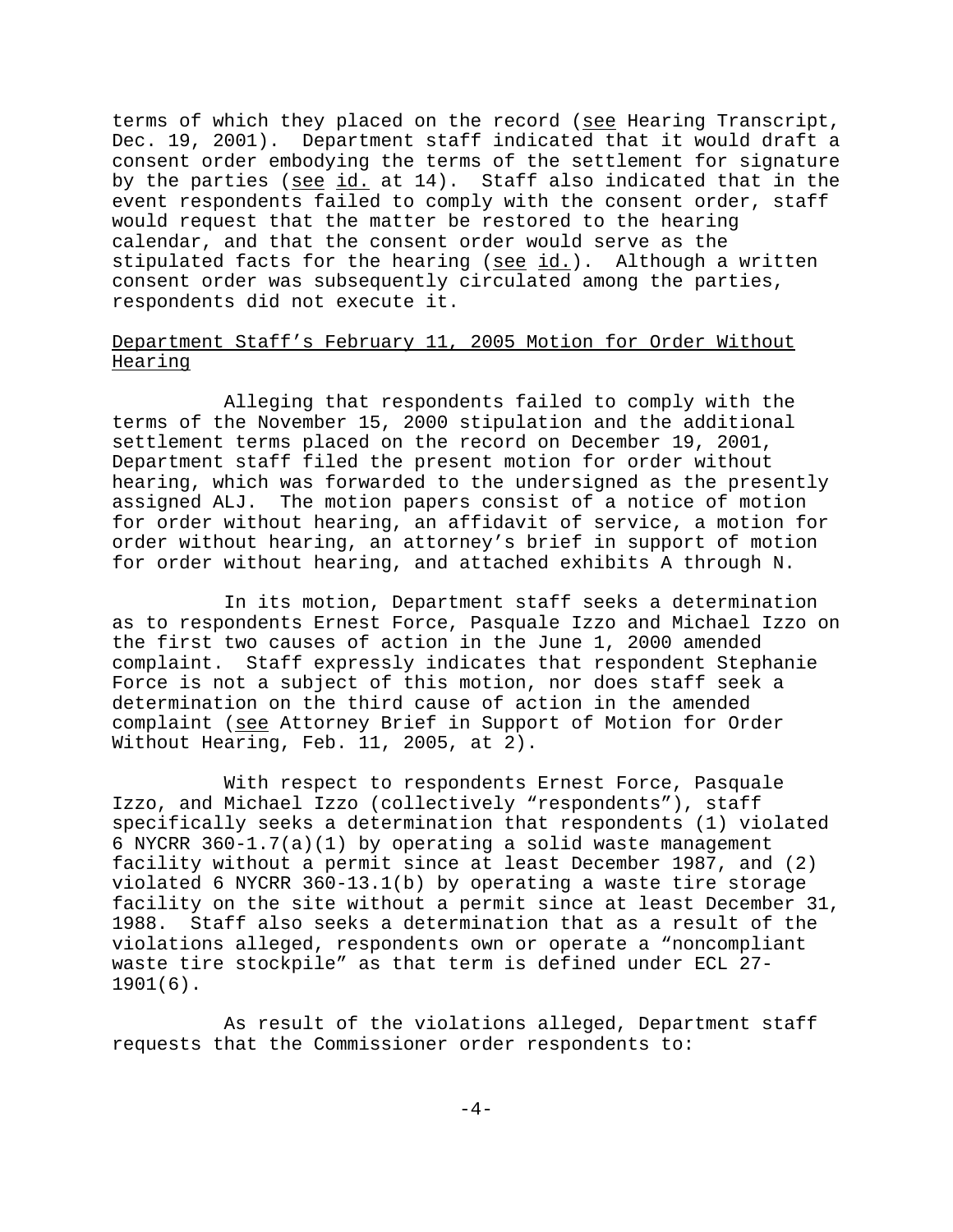I. Immediately stop allowing any waste tires to come onto the site in any manner or method or for any purpose, including but not limited to nor exemplified by, acceptance, sufferance, authorization, deposit, or storage;

II. Remove all tires, whether whole or in portions and whether on rims or not, from the site in strict compliance with the plan and schedule detailed in the motion, such removal to commence within 60 days after the date of service of the Commissioner's order upon respondents;

III. Fully cooperate with the State and refrain from any activities that interfere with the State, its employees, contractors, or agents in the event that the State should be required to assume responsibility for abatement of the waste tire stockpiles at the site;

IV. Within 45 days of service of the Commissioner's order upon respondents, pay a penalty determined to be the lesser of the maximum civil penalty authorized by law under ECL 71-2703, or the sum of \$250,000, plus \$2 for each 20 pounds of waste tires that the State shall have to manage under ECL article 27, title 19, in the event respondents fail to comply with any requirement of the above referenced plan to abate the stockpile;

V. In addition to any other relief the Commissioner may deem necessary and appropriate:

A. Post with the Department within 30 days of service of the Commissioner's order financial security in the amount of \$2,000,000 to secure the strict and faithful performance of each of respondent's obligations under Paragraphs I and II above;

B. Fully cooperate with the State and refrain from any activities that interfere with the State, its employees, contractors or agents in the event that the State should be required to conduct abatement of the waste tire stockpiles at the site; and

C. Reimburse the State for the costs associated with completion of this enforcement action, and any costs associated with overseeing the abatement of the waste tires in issue and with the State's assumption of the responsibility to remove the waste tires should respondent fail to strictly comply with the requirements of Paragraphs I or II above, such costs to be payable within 30 days after notification by the State.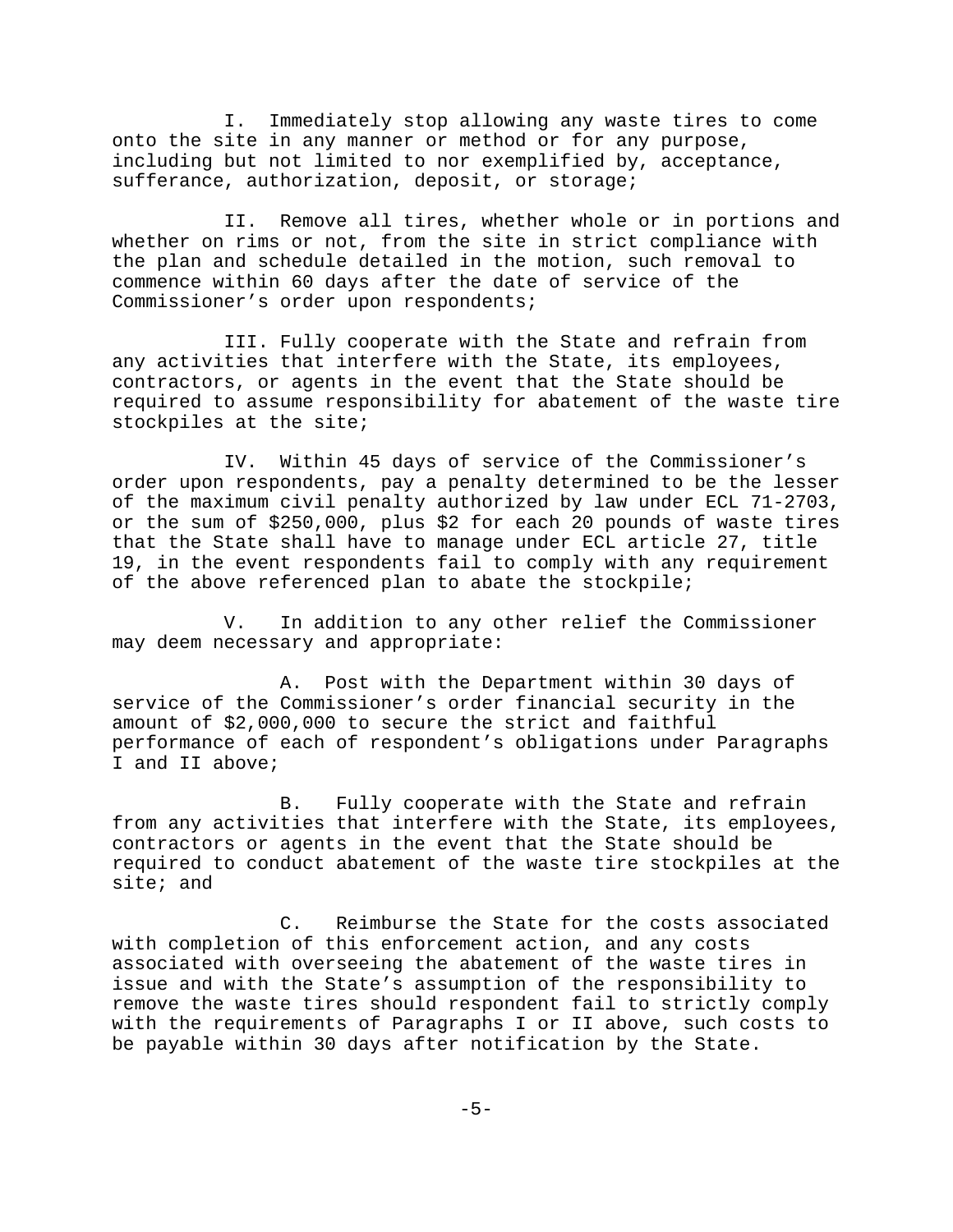Respondent Ernest Force filed a response to Department staff's motion, consisting of an attorney's affirmation by John T. DiPalma, Esq., dated April 1, 2005, an affirmation in opposition by respondent Ernest Force dated April 1, 2005, and attached exhibits A through E.

To date, no response has been filed by the Izzo respondents.

#### FINDINGS OF FACT

The findings of fact determinable as a matter of law on this motion and, thus, deemed established for all purposes in the hearing (see 6 NYCRR 622.12[e]), are as follows.

1. Respondents Pasquale Izzo and Michael Izzo are the owners of property located at Old Northport Road, Kings Park, Township of Smithtown, Suffolk County, New York (the "site"). The site is identified as Suffolk County Tax Map Number 0800- 4201-26.2.

2. Respondent Ernest Force was the primary operator and a principal of New York Tire Recycling Co., Inc., also known as New York Tire Corp. and Windsor Associates, doing business as New York Tire Recycling. New York Tire Recycling Co., Inc., was recently in business as Stephanie Force Waste Tire Management Corp., also known as and doing business as Waste Tire Management Corp.

3. Beginning in December 1987, and continuing through February 1990, New York Tire Recycling Co., Inc., as lessee of the Izzo respondents, brought approximately 3 million waste tires to the site. Of those 3 million waste tires, approximately 500,000 were sold wholesale for recapping, and approximately 200,000 were shredded, sold and removed from the site. Of the waste tires remaining on the site, 1.5 million were shredded and stored in a partially covered depression on the site. Approximately 800,000 tires were not shredded.

4. Respondent Force was involved in the day-to-day operations at the site. His responsibilities included overseeing the dispatcher, trucks, equipment, and processing.

5. In June 1989, respondents submitted an application for a permit pursuant to 6 NYCRR part 360 to operate a solid waste management facility on the site (see Application [6-30-89], Department's Motion, Exhibit G). The Izzo respondents were listed as the owners of the facility. Windsor Associates, d/b/a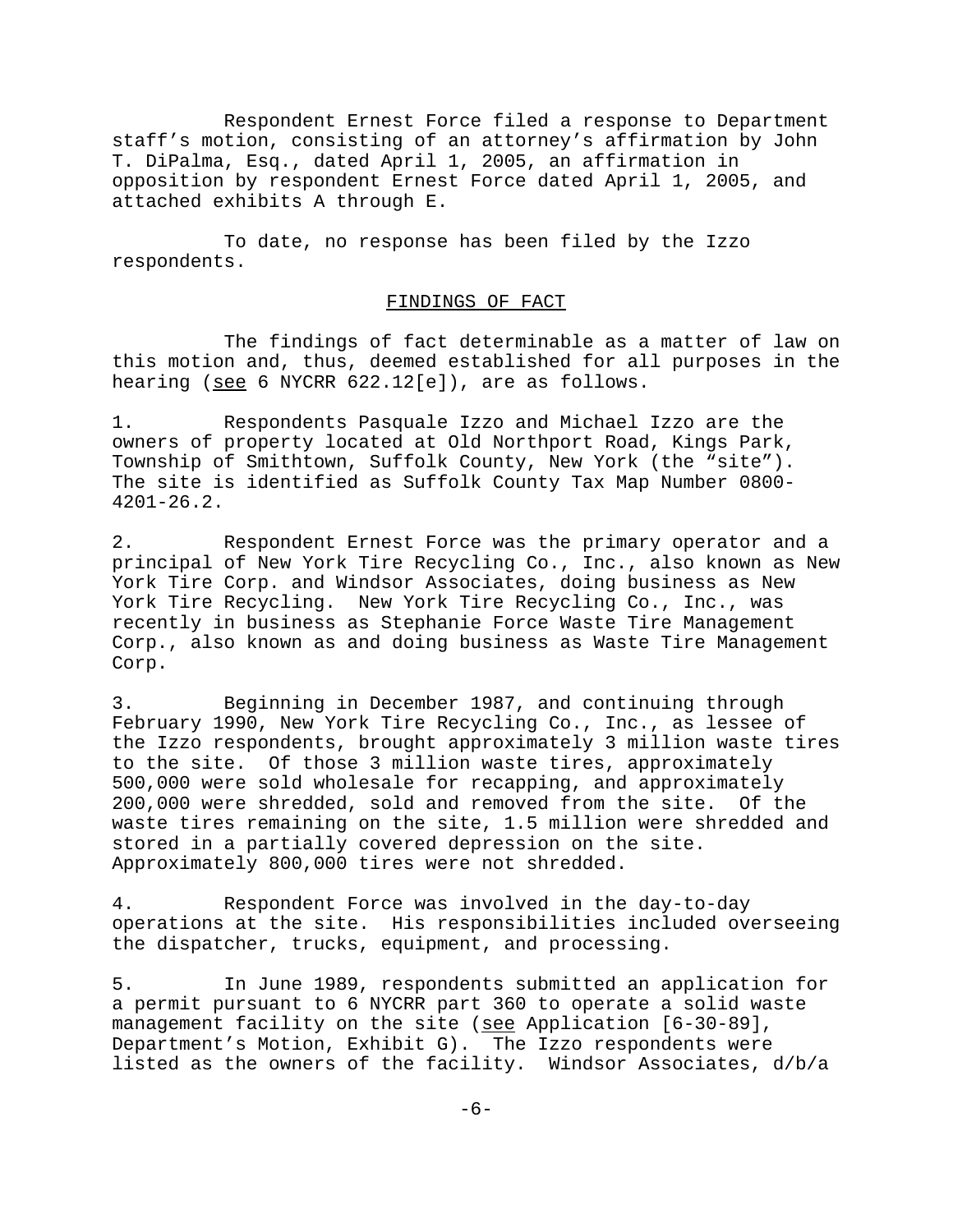New York Tire Co., was listed as the operator, and respondent Force was listed as the on-site supervisor. The application was deemed incomplete by the Department (see Notice of Incomplete Application [7-17-89], id., Exhibit C). The application was subsequently withdrawn by letter dated July 26, 1991 (see DiPalma Letter  $[7-26-91]$ ,  $\underline{id.}$ ). To date, no permit has been issued authorizing operation of a waste tire storage facility on the site.

6. In 1990, Supreme Court, Suffolk County (Cannavo, J.), issued an order granting plaintiff Town of Smithtown a preliminary injunction against respondents, among other defendants (see Town of Smithtown v Force, dated Oct. 2, 1990, Index No. 15859/1990). The court noted that an estimated two million tires were stored at the site (see id. at 2). The court held that respondents allowed a dangerous condition to exist on the site in violation of numerous sections of the town code governing junk yards, the definition of which included the handling of waste tires (see id. at 3, 5). Accordingly, the court ordered, among other things, that respondents remove all tires presently on the site within four months of service of the court's order with notice of entry.

7. In 1993, the Department commenced a proceeding to revoke a waste transporter permit held by respondent Force since September 1992. After a hearing, respondent Force's waste transporter permit was revoked (see Matter of Ernest J. Force, Commissioner's Order, Sept. 30, 1993). During that proceeding, respondent Force stipulated that he failed to comply with ECL article 27 and 6 NYCRR former 360-13 in that he operated the site without a permit and in non-conformance with the operational requirements of 6 NYCRR former 360-13.3 and 13.4 (see id., ALJ Hearing Report, at 7). He also stipulated that 2.1 million tires were left at the site, and that to date, Justice Cannavo's October 2, 1990 order had not been complied with. The Commissioner concluded that respondent Force's involvement in New York Tire Recycling Co., Inc., made him personally liable for the violations cited by Department staff, and that those violations, in addition to other violations committed at another site, warranted revocation of respondent Force's permit (see Commissioner's Order, at 1-2; see also ALJ's Hearing Report, at 8, adopted by the Commissioner).

8. In 1995, the Town of Smithtown declared the site a public nuisance and commenced cleanup of at least 700,000 tires from the site. After the Town's cleanup, approximately 1.5 million shredded tires remained below grade on the site, and no less than 50,000, and potentially as many as 300,000, waste tires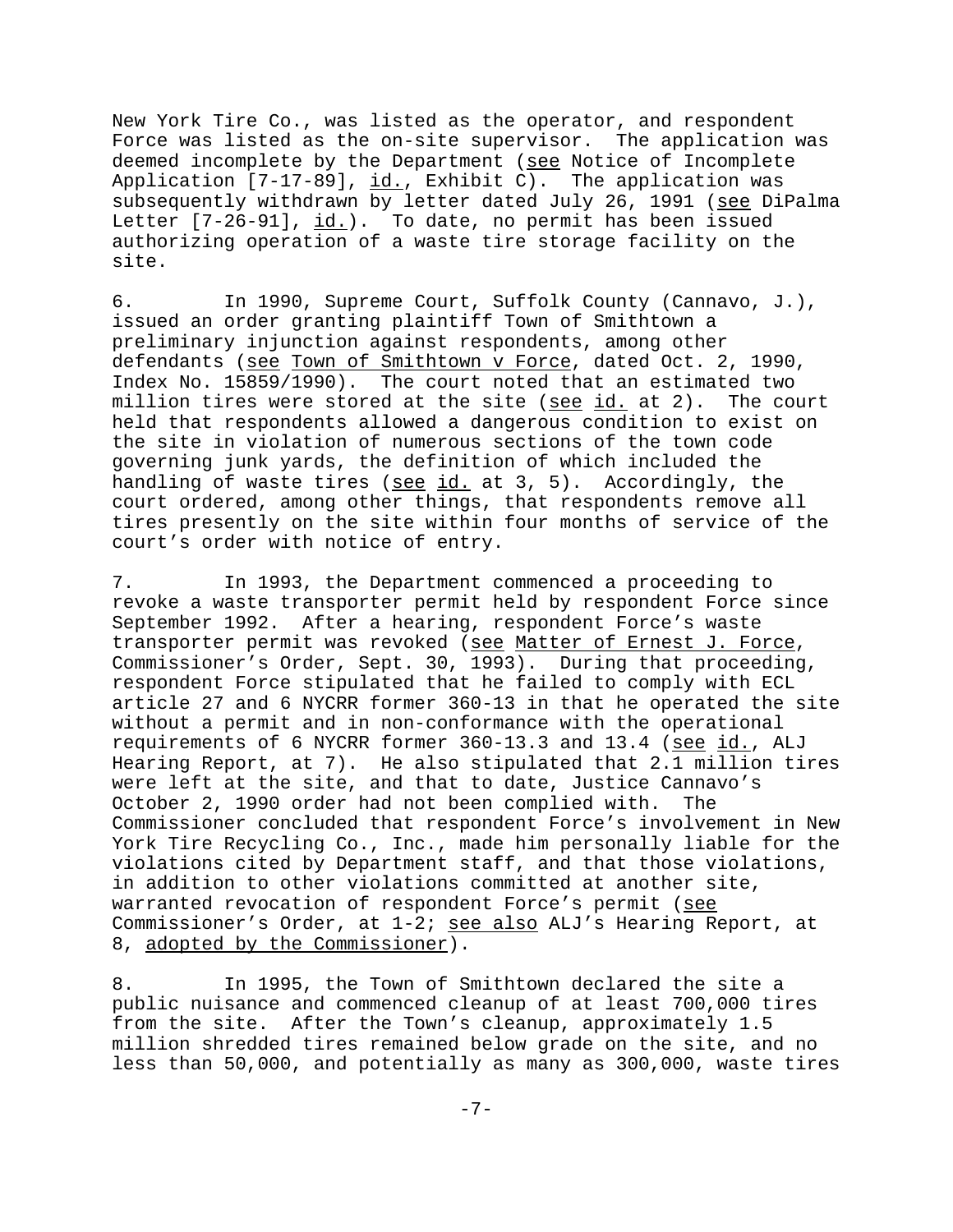remained on the surface.

9. Department staff commenced the present proceeding as against the Izzo respondents by service of a notice of hearing, pre-hearing conference and complaint, and a verified complaint dated January 5, 2000. By leave of ALJ DuBois, a verified amended complaint dated June 1, 2000 adding respondents Ernest Force and Stephanie Force was served on all respondents. The Force respondents filed a joint verified answer dated June 16, 2000, and the Izzo respondents filed a joint answer dated June 20, 2000.

10. On November 15, 2000, respondents executed a written stipulation with the Department. In that stipulation, respondents agreed, among other things, to dispose of all the unshredded waste tires at the site at a rate of one trailer load per week, to provide advance notice to the Department of each load's intended destination, and to provide the Department with receipts or manifests demonstrating the tires' proper disposal.

11. On December 19, 2001, respondents placed additional and amended settlement terms on the hearing record of this proceeding (see Hearing Transcript [12-19-01], at 10-19). Among the amended terms, the Izzo respondents agreed to break unshredded tires out of the ground and move them to an accessible location, while respondent Force continued to be responsible for removing the tires from the site (see id. at 12-13). Among the new terms, respondents agreed to monitor the temperature of the buried shredded tires in January 2002 and again eight months to a year later (see id. at 10-12).

12. Although some unshredded waste tires were removed from the surface of the site pursuant to the stipulation with the Department, by July 2002, such removal had ceased. As of January 23, 2004, approximately 300,000 waste tires remain on the surface of the site. This is in addition to the 1.5 million shredded tires buried on the site.

13. The unshredded waste tires remaining at the site pose a significant potential threat to public health and safety, and the environment, both as a breeding ground for mosquitoes and, thus, a vector for disease, and as a significant fire threat.

## DISCUSSION

Through this motion for order without hearing, Department staff seeks summary judgment as against respondents Ernest Force, Pasquale Izzo and Michael Izzo on the first two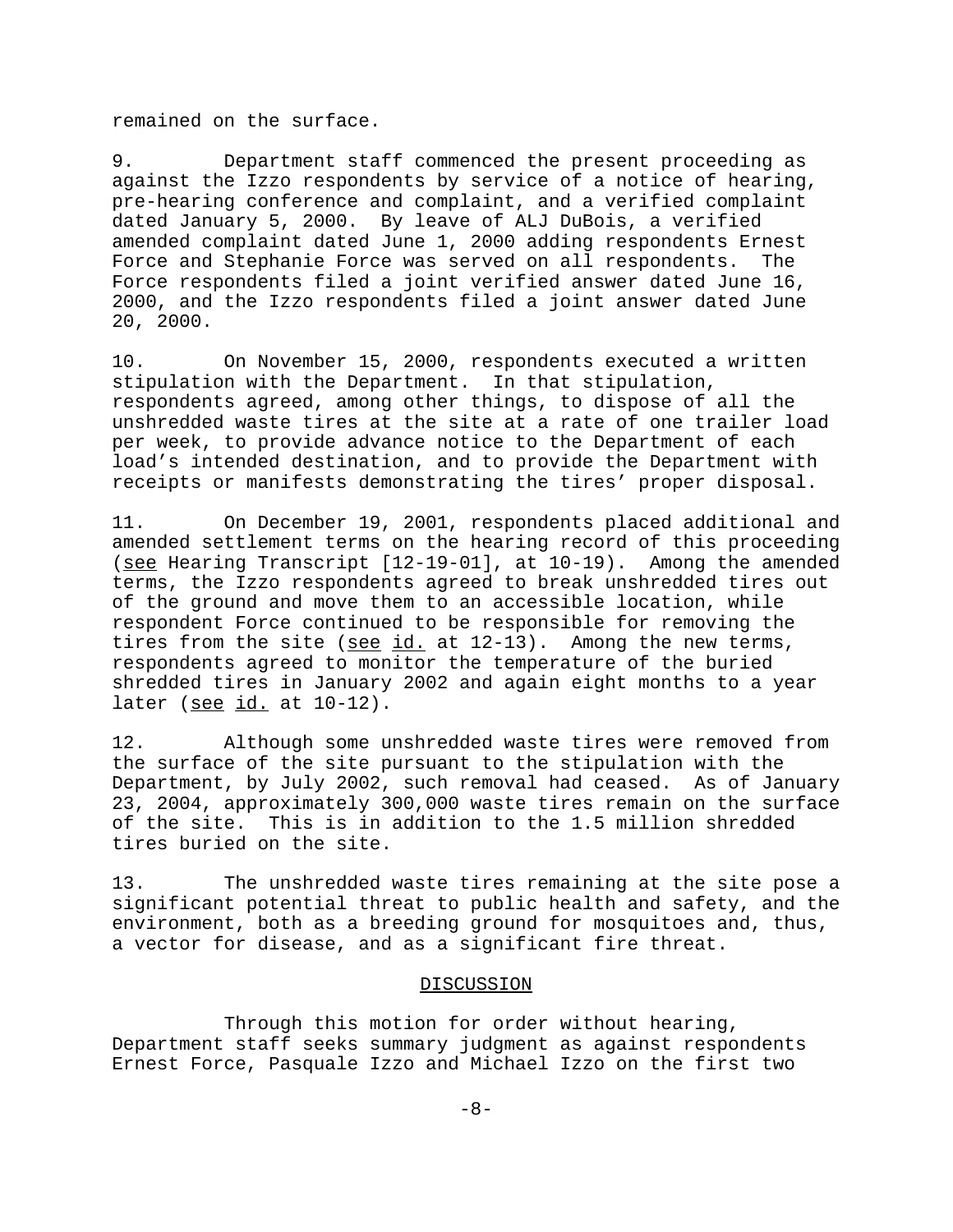causes of action pleaded in the June 1, 2000 amended verified complaint (see 6 NYCRR 622.12[a] [authorizing motions for order without hearing in addition to a notice of hearing and complaint]). In the November 15, 2000 stipulation, Department staff agreed not to seek penalties from respondents for the violations alleged in the amended complaint so long as respondent fully complied with the stipulation (see Stipulation [11-15-00], at 4; see also Hearing Transcript [12-19-01], at 14). The undisputed evidence on this motion reveals that at least since July 2002, the removal of unshredded tires from the surface of the site has ceased. Accordingly, respondents have failed to fully comply with the November 15, 2000 stipulation and the amended terms placed on the hearing record on December 19, 2001. As a result, Department staff is no longer bound by its agreement not to seek penalties for the causes of action alleged in the amended complaint, and the stipulation does not bar the present motion.

### Standards for Motion for Order Without Hearing

A motion for order without hearing pursuant to 6 NYCRR 622.12 is governed by the same principles as a motion for summary judgment pursuant to New York Civil Practice Law and Rules ("CPLR") § 3212. Section 622.12(d) provides that a motion for order without hearing "will be granted if, upon all the papers and proof filed, the cause of action or defense is established sufficiently to warrant granting summary judgment under the CPLR in favor of any party." Section 622.12(d) also provides that the motion will be granted "in part if it is found that some but not all such causes of action or any defense thereto is sufficiently established."

Section 622.12(e) provides that the motion must be denied with respect to particular causes of action if any party shows the existence of "substantive disputes of facts sufficient to require a hearing." In such a circumstance, the ALJ may, if practicable, ascertain what facts are not in dispute or are incontrovertible, and issue a ruling specifying what facts, if any, will be deemed established for all purposes in the hearing (see 6 NYCRR 622.12[e]).

The existence of a triable issue of fact regarding the amount of civil penalty to be imposed does not bar the granting of a motion (see 6 NYCRR 622.12[f]). If a triable issue of fact is presented only on the issue of penalty, the ALJ must convene a hearing to assess the amount of penalties to be recommended to the Commissioner (see id.).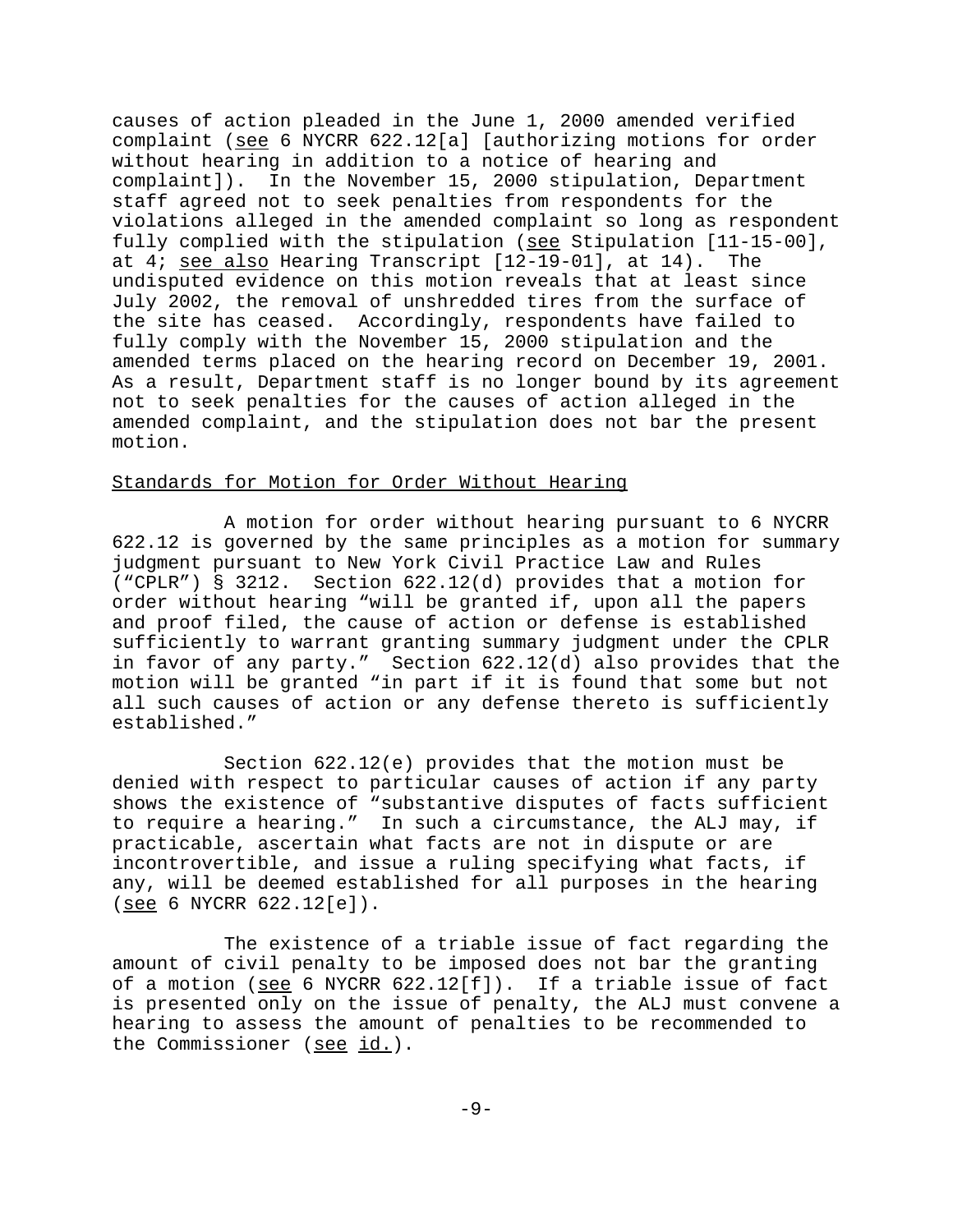On a motion for summary judgment pursuant to the CPLR, "movant must establish its defense or cause of action sufficiently to warrant a court's directing judgment in its favor as a matter of law  $\ldots$  . The party opposing the motion  $\ldots$ . must produce evidentiary proof in admissible form sufficient to require a trial of material questions of fact on which the opposing claim rests . . . . '[M]ere conclusions, expressions of hope or unsubstantiated allegations or assertions are insufficient' for this purpose" (Gilbert Frank Corp. v Federal Ins. Co., 70 NY2d 966, 967 [1988] [citations omitted] [quoting Zuckerman v City of New York, 49 NY2d 557, 562 (1980)]). Thus, Department staff bears the initial burden of making a prima facie showing of entitlement to summary judgment as a matter of law with respect to each element of the violations alleged (see Cheeseman v Inserra Supermarkets, Inc., 174 AD2d 956, 957-958 [3d Dept 1991]). Once Department staff has done so, "it is imperative that a [party] opposing . . . a motion for summary judgment assemble, lay bare, and reveal his proofs" in admissible form (id.). Facts appearing in the movant's papers that the opposing party fails to controvert may be deemed to be admitted (see Kuehne & Nagel, Inc. v Baiden, 36 NY2d 539, 544 [1975]).

In this case, I conclude that no triable issues of fact exist concerning respondents' liability on the two causes of action upon which Department staff seek a determination. However, for the following reasons, I conclude that triable issues of fact concerning penalty and remedial relief are presented, necessitating a hearing.

## Discussion of Facts

The findings of fact determined above are those that are not in dispute or are incontrovertible based upon the evidence filed with the motion (see 6 NYCRR 622.12[e]). The findings of fact are based upon the agency records and affidavits submitted in support of staff's motion and not controverted by respondents, including observations made during inspections of the site conducted by Department staff at various times. The findings of fact are also established by applying principles of collateral estoppel, or issue preclusion, to those factual issues necessarily raised and decided in the prior civil court proceeding in Town of Smithtown v Force, as well as in the administrative enforcement proceeding against respondent Force in Matter of Ernest J. Force (see Matter of Choi v State of New York, 74 NY2d 933 [1989]; Ryan v New York Telephone Co., 62 NY2d 494 [1984]; Gramatan Home Investors Corp. v Lopez, 46 NY2d 481 [1979]).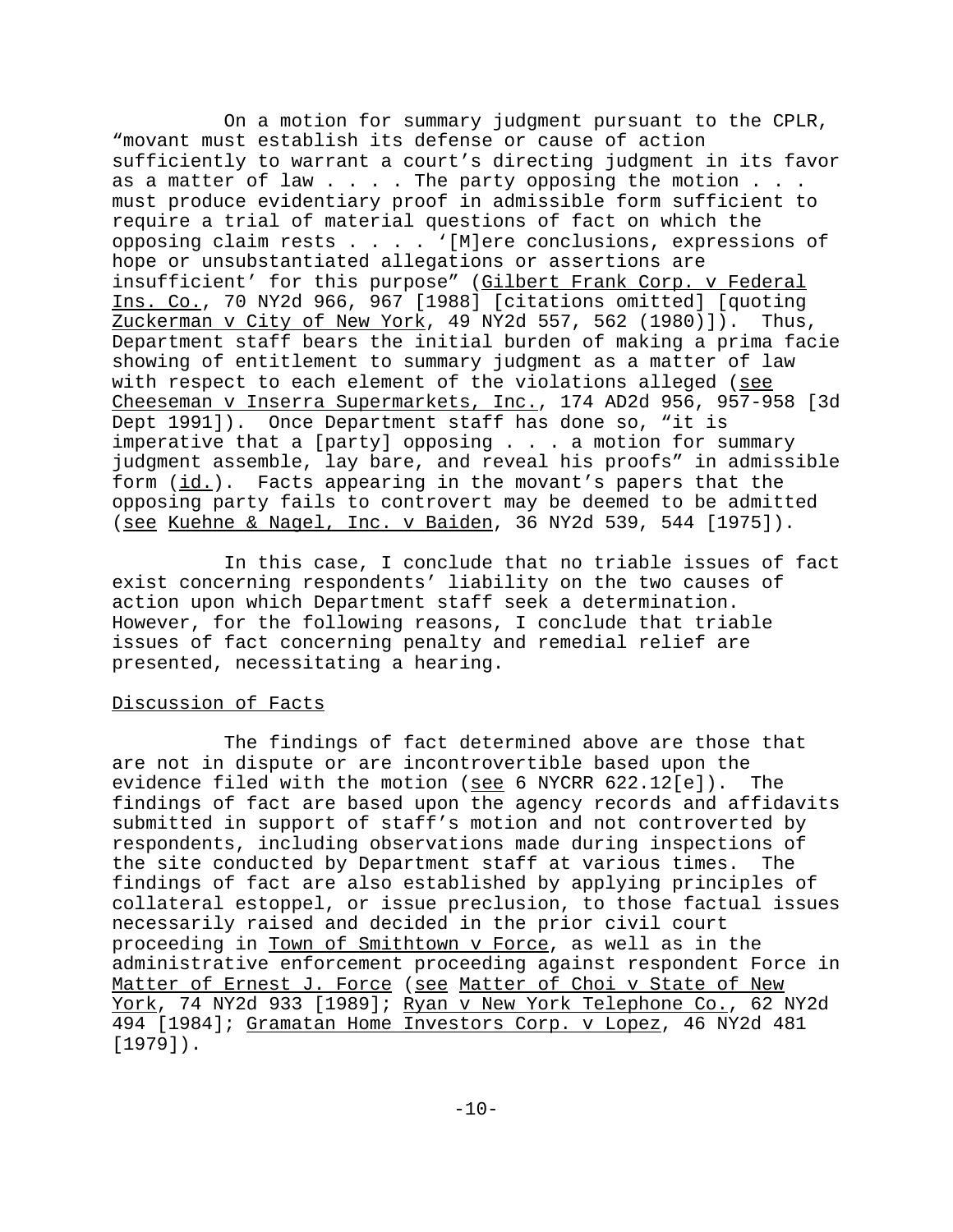### Solid Waste Management Facility

Department staff seeks a determination that the site contains a solid waste management facility, specifically, a waste tire storage facility. Under the Environmental Conservation Law ("ECL"), a "solid waste management facility" is defined as:

> "any facility employed beyond the initial solid waste collection process including, but not limited to, transfer stations . . . processing systems, including resource recovery facilities for reducing solid waste volume, sanitary landfills, . . . and facilities for compacting, composting or pyrolization of solid wastes, . . . and other solid waste disposal, reduction, or conversion facilities"

(ECL 27-0701[2]). "Solid waste management" means "the purposeful and systematic transportation, storage, processing, recovery and disposal of solid waste" (ECL 27-0701[3]). "Solid waste" is material that is "discarded or rejected as being spent, useless, worthless or in excess to the owners at the time of such discard, or rejection" (ECL 27-0701[1]). Since August 7, 1989, the ECL has expressly recognized that facilities engaged in the storage of 1,000 or more waste tires are "solid waste management facilities" (see ECL 27-0703[6] [as added by L 1989, ch 88, effective Aug. 7, 1989]).

In addition to the definition provided by ECL 27- 0701(2), the Departmental regulations in effect prior to 1989 included, among other things, "storage areas or facilities" and "sanitary landfills" in the definition of "solid waste management facilities" (see 6 NYCRR former 360.1[d][69]). "Landfills" were defined as "a disposal facility or part of a facility where solid waste is placed in or on land, and which is not a land treatment facility, a surface impoundment, or an injection well" (6 NYCRR former 360.1[d][37]). "Storage" meant "the containment of any solid waste, either on a temporary basis or for a period of years, in such a manner as not to constitute disposal of such waste" (6 NYCRR former 360.1[d][71]). "Solid waste" was further defined under the regulations (see 6 NYCRR former  $360.1[c]$ ).

Effective December 31, 1988, 6 NYCRR part 360 ("Part 360") has expressly included "waste tire storage facilities" within the definition of "solid waste management facilities" (see 6 NYCRR 360-1.2[b][158]; see also 6 NYCRR former 360- 1.2[b][145]). "Landfills" remain within the definition of "solid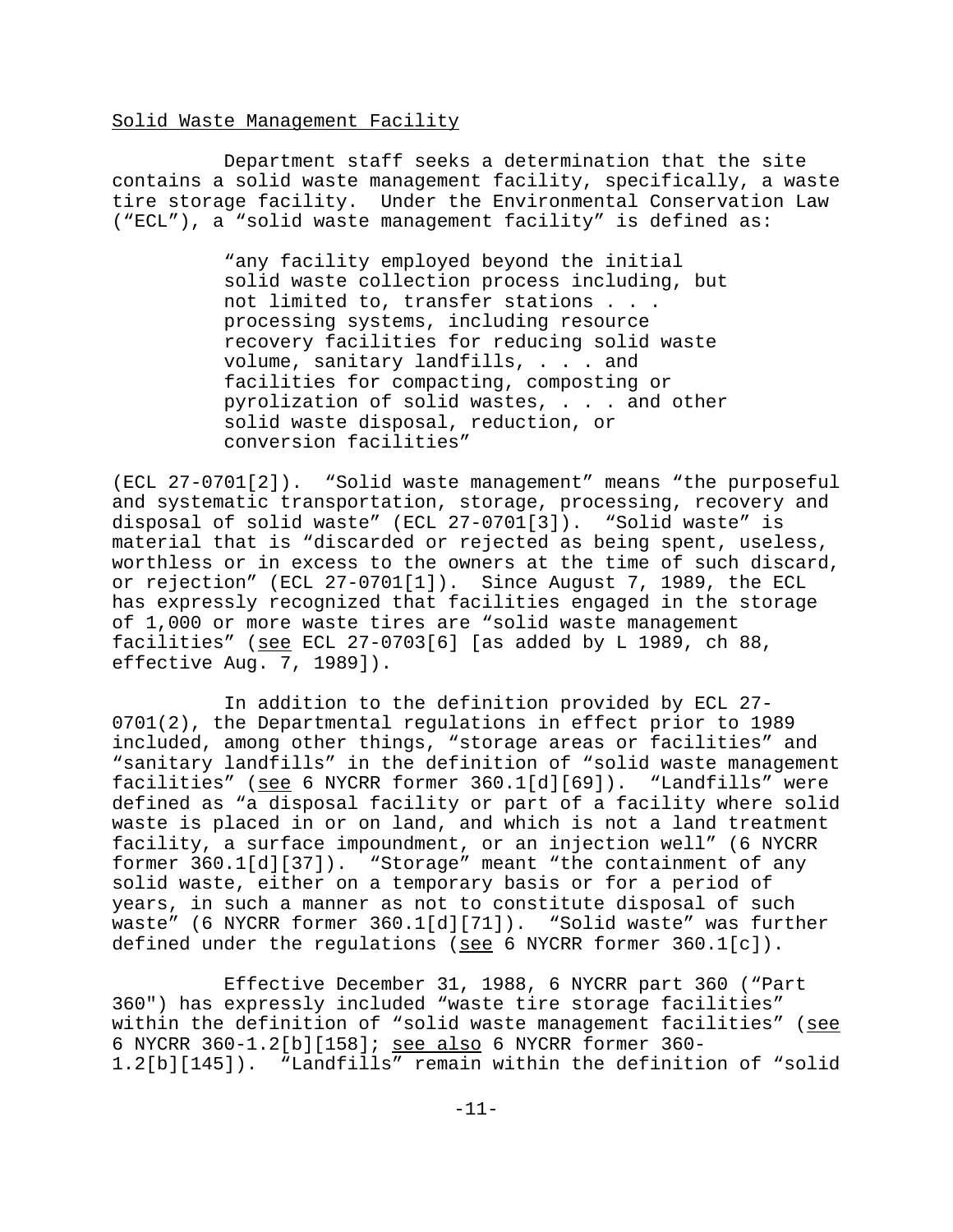waste management facilities" (see id.; see also 6 NYCRR 360- 1.2[b][95]; 6 NYCRR former 360-1.2[b][88]). "Storage" is defined as "the containment of any solid waste in a manner which does not constitute disposal . . . provided, however, that any accumulation of solid waste for a period in excess of 18 months shall be deemed to constitute disposal" (6 NYCRR 360-1.2[b][164]; see also 6 NYCRR former 360-1.2[b][151] [definition of "storage" similar to former 360.1(d)(71)]).

Also since December 1988, the regulations have included an express definition for waste tires. From 1989 to 1993, the regulations defined "waste tires" as "any tire that has ceased to serve the purpose for which it was initially intended due to factors such as, but not limited to, wear or imperfections, and has been discarded" (see 6 NYCRR former 360-1.2[b][167]).

Effective October 9, 1993, the regulatory definition of "waste tires" was changed to "any solid waste which consists of whole tires or portions of tires" (6 NYCRR 360-1.2[b][183]). "Solid waste" is defined, among other things, as "discarded materials," which, in turn, is defined as materials that are "abandoned by being . . . accumulated [or] stored . . . instead of or before being disposed of" (6 NYCRR 360-1.2[a][1], [2]).

Both the shredded and unshredded used tires on the site constitute "solid waste" as that term is defined under the ECL (see Matter of Hornburg, Commissioner's Order, Aug. 26, 2004, adopting Chief ALJ Ruling/Hearing Report, at 24; Matter of Wilder, Commissioner's Order, Nov. 4, 2004, adopting Chief ALJ Ruling/Hearing Report, at 19). Moreover, the used tires constitute "solid waste" as that term is defined under the regulations in effect during all times relevant to this proceeding. Since at least October 2, 1990, more than 1,000 waste tires have been and are being stored, disposed of, or landfilled on the site and, thus, the site constitutes a waste tire storage facility. Accordingly, Department staff has made a prima facie showing that beginning in December 1987, the site has contained a solid waste management facility under the ECL and Part 360, and that since at least October 2, 1990, the site has contained a waste tire storage facility.

Department staff's prima facie showing is further supported by Justice Cannavo's determination that because the site was used for the storage and shredding of discarded tires, it constituted a "junkyard" used for the "collect[ion], storage or sale of . . . discarded material" (see Town of Smithtown v Force, at 3). Moreover, as to respondent Force, the Commissioner necessarily decided in Matter of Ernest J. Force that the site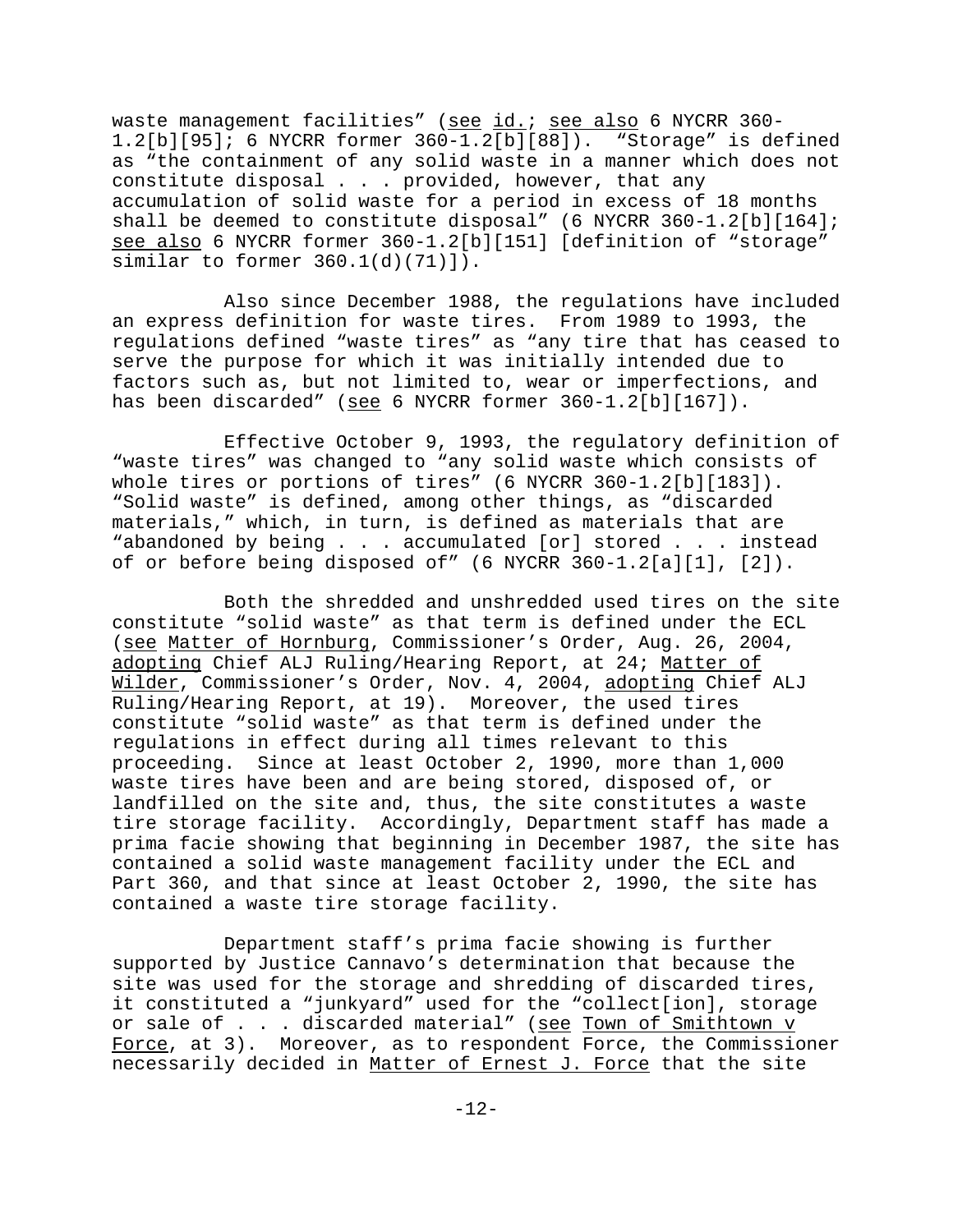contained a solid waste management facility, and that determination is conclusive as to respondent Force under the doctrine of collateral estoppel.

## Izzo Respondents' Status as Owners

Department staff alleges that the Izzo respondents own the solid waste management facility on the site. At all relevant times, the regulations defined "owner" as the "person who owns a solid waste management facility or part of one" (6 NYCRR 360- 1.2[b][114]; see also 6 NYCRR former 360-1.2[b][105]; 6 NYCRR former 360.1[d][50]). The Izzo respondents' ownership of the underlying parcel is established by a copy of the deed transferring ownership of the parcel to the Izzo respondents in 1981 (see Deed, Motion, Exh M). It is further supported by the determination of Justice Cannavo that the Izzo respondents own the parcel (see Town of Smithtown v Force, at 2), and their admission in their answer.

Accordingly, the Izzo respondents' ownership of the solid waste management facility on the site is established by the evidence of their co-ownership of the underlying parcel (see Matter of Wilder, Ruling/Hearing Report, at 13; Matter of Radesi, ALJ's Hearing Report, at 8, concurred in by Commissioner's Decision and Order, March 9, 1994). The Izzo respondents' ownership of the facility is also established by assertions made on respondents' application for a solid waste management facility permit (see Motion, Exh G). Thus, Department staff has made a prima facie showing that the Izzo respondents own the subject facility.

## Respondent Force's Status as Operator

Department staff alleges that respondent Force operated the solid waste management facility on the site (see 6 NYCRR 360-1.2[b][113] [definition of "operator"]; see also 6 NYCRR former 360-1.2[b][104]; 6 NYCRR former 360.1[d][49]). They also allege that respondent Force's control over operations at the site was sufficient to make him personally liable for any violations.

Respondent Force's status as operator of the facility and his personal liability for violations arising from the operation is conclusively established by the Commissioner's order in Matter of Ernest J. Force. In addition, respondent Force's personal liability is established by assertions made by respondent Force's attorney throughout this proceeding. Thus, Department staff has made a prima facie showing that respondent Force was the operator of the solid waste management facility at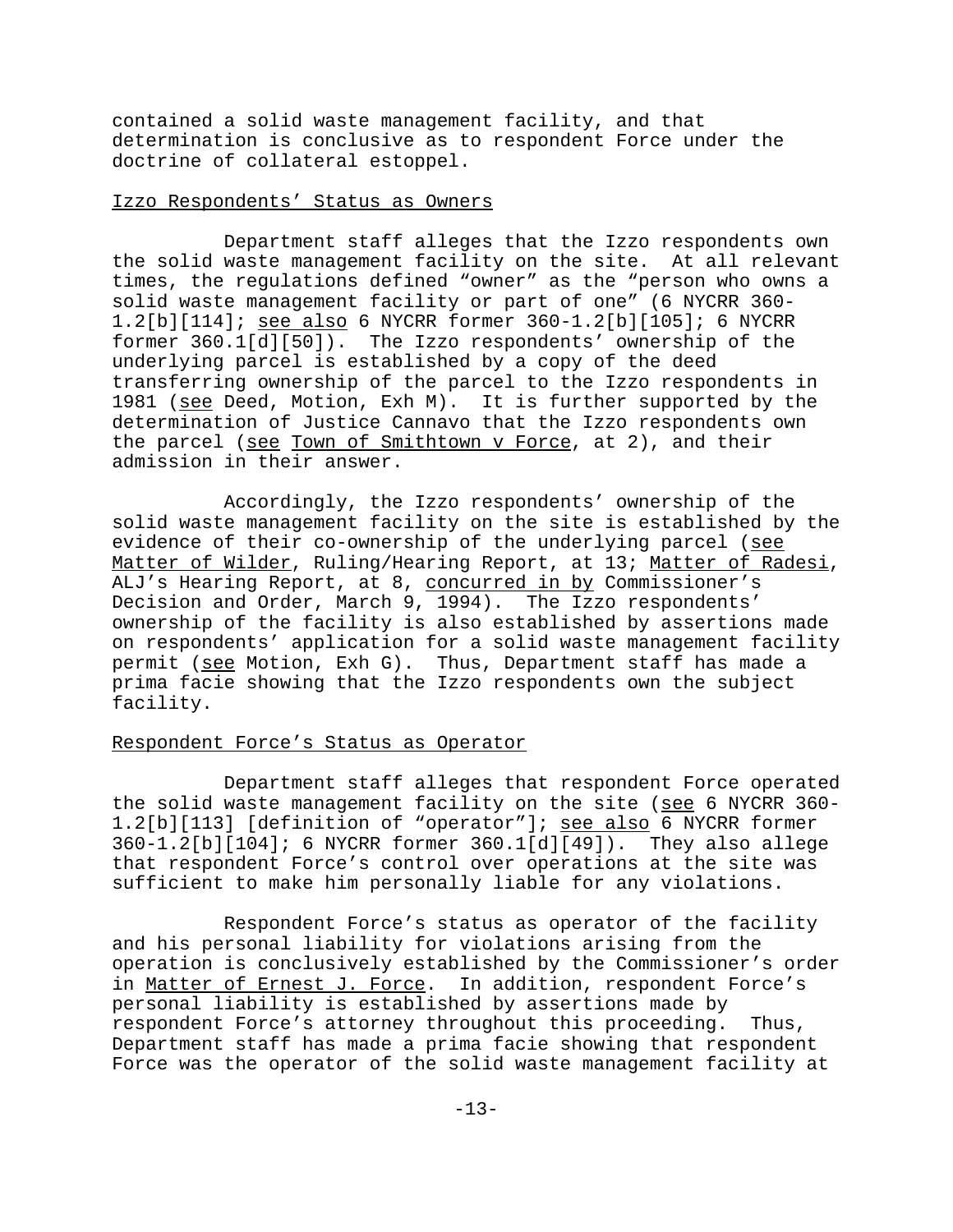the site, and is personally liable for violations arising from that operation. Respondent Force has failed to raise a substantial question of fact requiring a hearing on this issue.

## Respondents' Liability

## 1. First Cause of Action

In the first cause of action in the amended complaint, Department staff alleged that since December 1987, respondents violated 6 NYCRR 360-1.7(a)(1) by owning or operating a solid waste management facility on the site without a Part 360 permit. Effective December 31, 1988, 6 NYCRR 360-1.7(a)(1) provides "no person shall . . . operate a solid waste management facility, or any phase of it, except in accordance with a valid permit to operate that facility issued pursuant to this Part [Part 360]." Prior to December 31, 1988, the operative regulation was 6 NYCRR former  $360.2(b)$ , which contained a similar prohibition.<sup>2</sup>

Although respondents submitted an application for a Part 360 permit in 1989, that application was deemed incomplete and was ultimately withdrawn. The Department's records reveal that no Part 360 permit has otherwise been issued for the facility. Accordingly, Department staff has made a prima facie showing that respondents violated the relevant regulatory provisions since December 1987. Nothing in respondent Force's response to the motion raises a triable issue of fact on this issue.

# 2. Second Cause of Action

In the second cause of action in the amended complaint, Department staff alleged that respondents violated 6 NYCRR 360-

<sup>2</sup> The amended complaint did not cite 6 NYCRR former 360.2(b) as the operative regulation in effect from December 1987 until December 31, 1988. Nevertheless, the amended complaint provided respondents with adequate notice of the factual basis for and the actual nature of the charge. Accordingly, in the absence of any prejudice to respondents, the amended complaint is hereby amended to conform the theory of liability to the proof (see Dauerheim v Lendlease Cars, Inc., 238 AD2d 462, 463 [2d Dept 1997]; Matter of Cerio v New York City Tr. Auth., 288 AD2d 676 [2d Dept 1996]; see also Stern v Stern, 114 AD2d 408, 409 [2d Dept 1985] [pleadings may be amended to conform to the proof even without a motion by the parties]; Helman v Dixon, 71 Misc 2d 1057, 1062 [1972] [and cases cited therein]).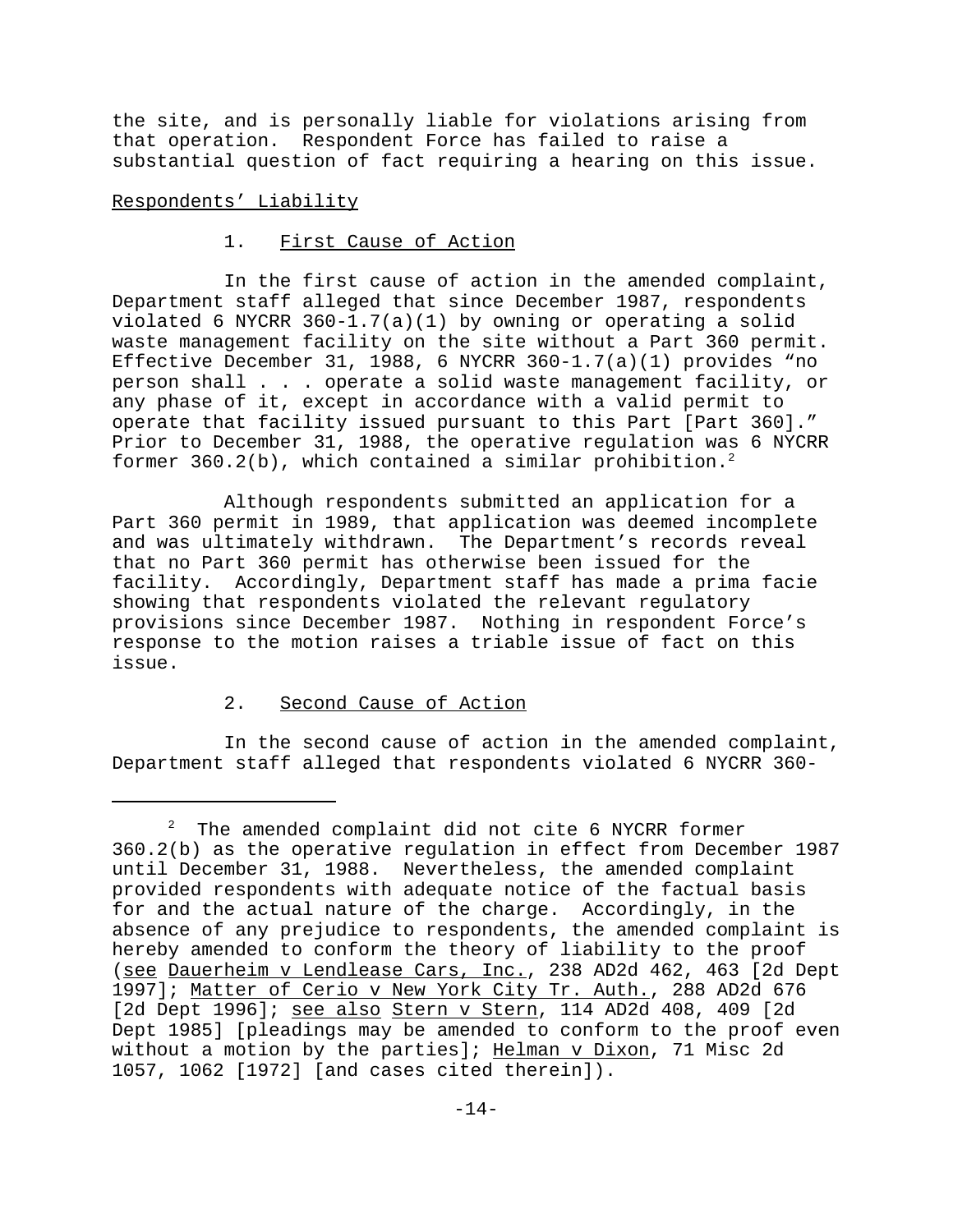13.1(b) by engaging in the storage of 1,000 or more waste tires at a time without a permit. In its motion, Department staff alleges that this violation has occurred since December 31, 1988, the effective date of 6 NYCRR  $360-13.1(b)$ . Section  $360-13.1(b)$ provides that "[n]o person shall engage in storing 1,000 or more waste tires at a time without first having obtained a permit to do so pursuant to this Part."

As noted above, respondents failed to obtain a Part 360 permit for the facility and no such permit has otherwise been issued. Accordingly, Department staff has made a prima facie showing that respondents violated 6 NYCRR 360-13.1(b). Again, nothing in respondent Force's submissions raises a triable issue of fact on this claim. To the contrary, the Commissioner's determination in Matter of Ernest J. Force that respondent Force operated the facility without a permit in violation of section 360-13 is conclusive on the issue at least until September 30, 1993, the date of the order.

Although Department staff has established respondents' liability for the violation alleged in the second cause of action, the earliest date the violation can be determined to have begun on the present record, however, is October 2, 1990. That is the date Justice Cannavo determined that approximately two million waste tires were stored on the site (see Town of Smithtown v Force, at 2). The submissions on the motion do not provide a sufficiently precise number of tires on the site at any earlier time to allow for a determination of any earlier violation as a matter of law.

### Operation of a Noncompliant Waste Tire Stockpile

Department staff seeks a determination that respondents own or operate a noncompliant waste tire stockpile as that term is defined by ECL 27-1901(6). ECL 27-1901(6), which was adopted effective September 12, 2003 (see L 2003, ch 62, pt V1, §§ 3, 7), defines "noncompliant waste tire stockpile" as:

> "a facility, including a waste tire storage facility, parcel of property, or site so designated by the department in accordance with this title, where one thousand or more waste tires or mechanically processed waste tires have been accumulated, stored or buried in a manner that the department . . . has determined violates any judicial administrative order, decree, law, regulation, or permit or stipulation relating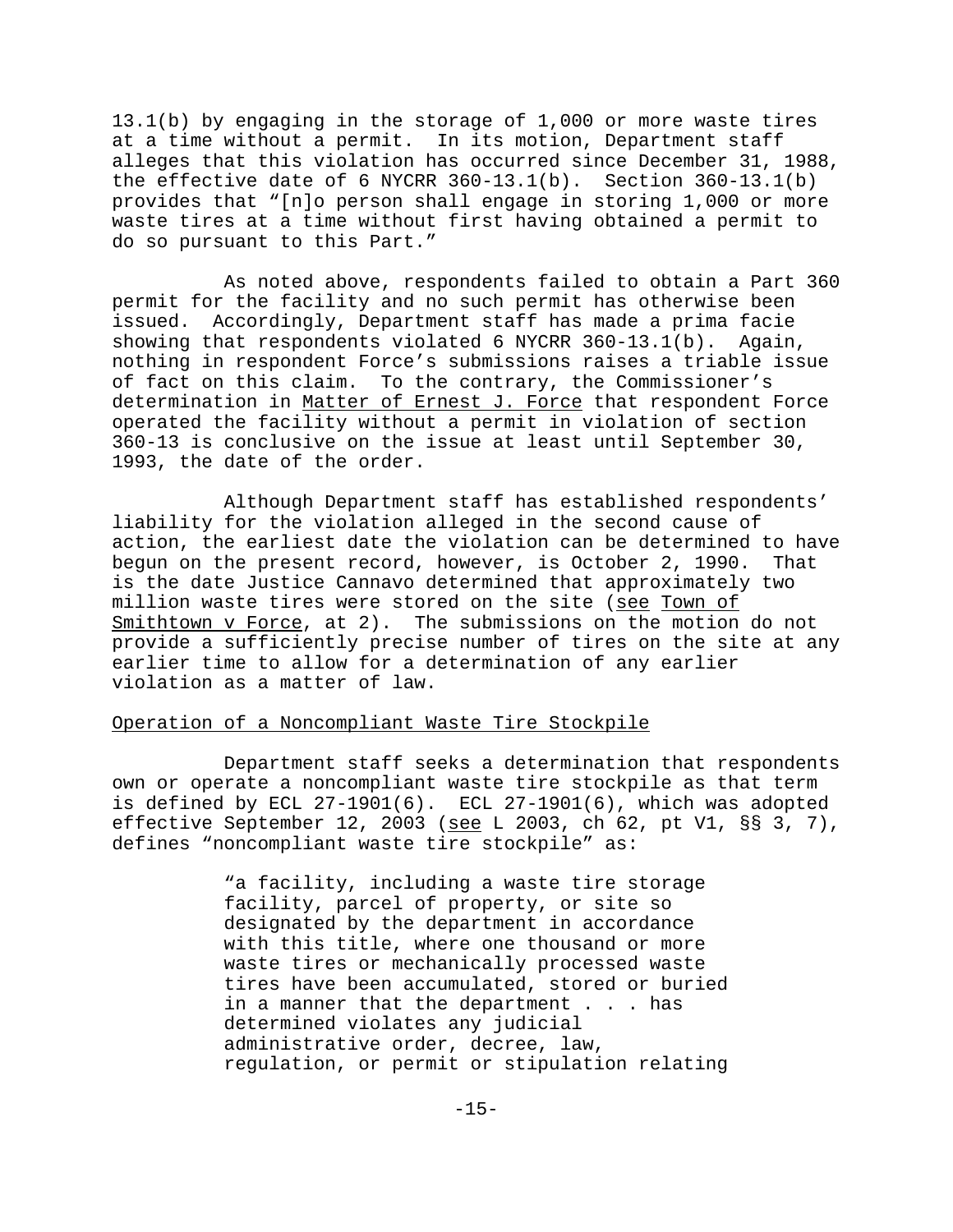to waste tires, waste tire storage facilities or solid waste."

A noncompliant waste tire stockpile is subject to the abatement provisions of ECL 27-1907.

In this case, respondents own or operate the subject waste tire storage facility. As a consequence of the violations of Departmental regulations determined above, the facility constitutes a noncompliant waste tire stockpile as defined by ECL 27-1901(6). Thus, respondents own or operate a noncompliant waste tire stockpile.

## Penalty and Other Relief Requested

Although Department staff has established liability for the two cause of action alleged against respondents, issues of fact exist concerning penalty and other remedial relief that preclude granting staff's motion in its entirety (see 6 NYCRR 622.12[e], [f]). First, issues of fact exist concerning the duration of the violations established, which is relevant to the determination of the maximum penalty allowed by law for the violations established (see DEC Commissioner's Civil Penalty Policy, DEE-1, June 20, 1990, at IV.A ["Civil Penalty Policy"]). As noted above, the earliest violation of 6 NYCRR 360-13.1(b) proven on this motion was October 2, 1990. Department staff failed to make a prima facie showing of a violation of section 360-13.1(b) since December 31, 1988, as alleged, because a sufficiently precise number of waste tires on the site at times prior to October 2, 1990, cannot be determined from the submissions.

Similarly, with respect to the first cause of action, the present record establishes that "beginning in December 1987," respondents owned or operated a solid waste management facility without a permit. A more precise start date for the operation is not established by the present record and, accordingly, the precise duration of the violation cannot be determined.

Second, in his affidavit submitted in opposition to Department staff's motion, respondent Force contends that since 2002, the Izzo respondents have denied him access to the site, thereby preventing him from carrying out remedial activities as agreed to in the stipulations. Respondent Force also submitted temperature monitoring data for the site, showing temperature sensor readings from November 2002 through November 2004. Respondent Force's submissions in response to the motion raise triable fact issues relevant to the penalty assessment against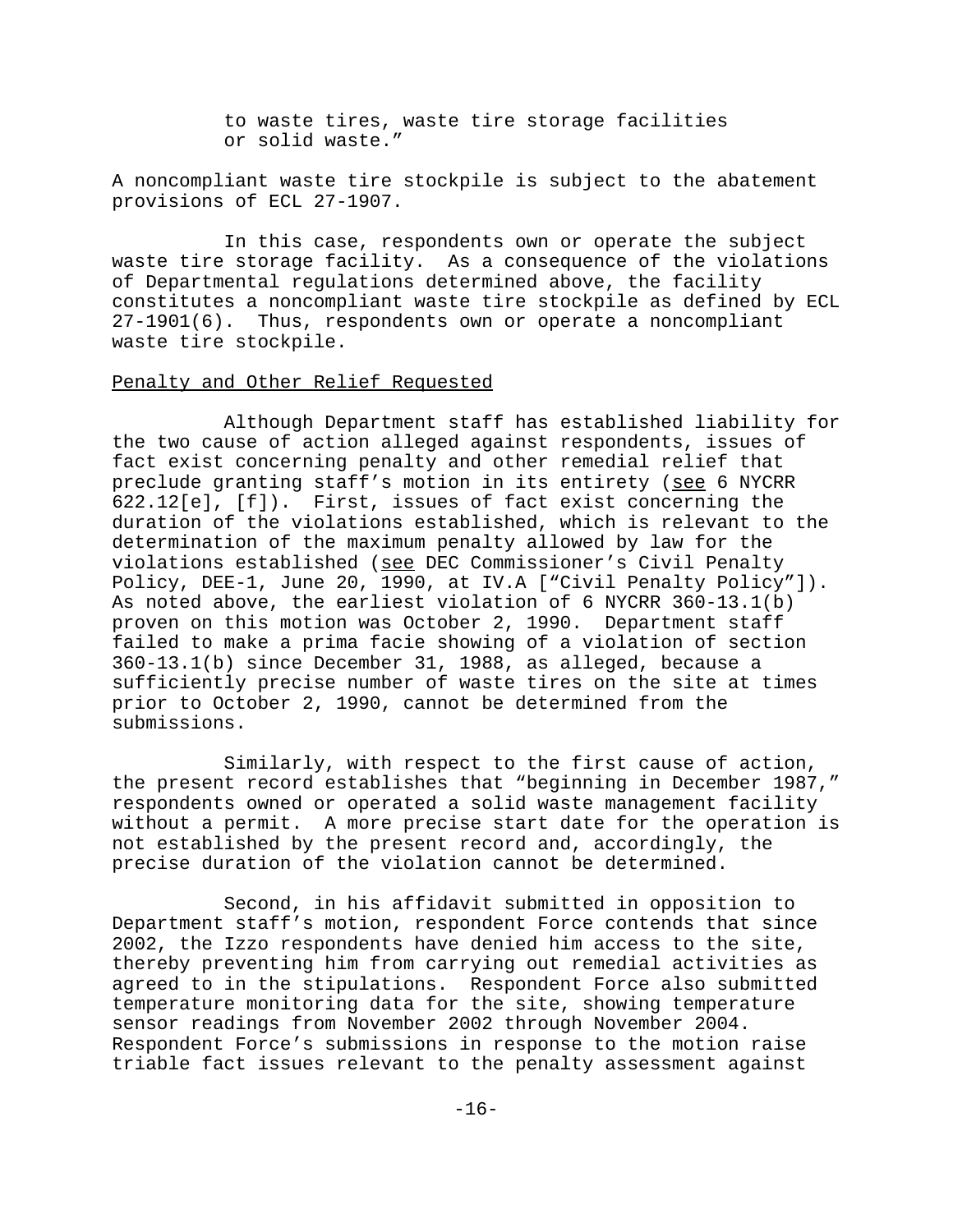Force and whether he should be held jointly liable with the Izzo respondents, including Force's culpability, violator cooperation, and his history of non-compliance (see Civil Penalty Policy, at  $IV.E[1]-[3])$ .

Third, respondent Force also supplies financial information that raises triable fact issues concerning his ability to pay a penalty (see id. at IV.E[4]).

With respect to the remedial relief sought by Department staff, respondent Force's assertion that he lacks access to the site raises triable factual issues concerning his ability to comply. In addition, because the penalty Department staff seeks is linked to the amount of waste tires a respondent fails to remove from a site, Force's alleged inability to access the site raises questions concerning the propriety of imposing such a penalty structure upon Force.

With respect to the buried shredded tires on the site, in addition to supplying the temperature monitoring data, respondent Force notes the dispute between respondents and Department staff concerning the potential harm to the environment or human health those buried tires pose. As previously determined in these proceedings, triable issues of fact remain on that issue (see ALJ Ruling on Motion, Feb. 26, 2001, at 4; ALJs Ruling on Motion, Oct. 1, 2001, at 4-5), resolution of which is relevant to penalty (see Civil Penalty Policy, at IV.D[2][a] [potential harm and actual damages]), as well as the necessity of removing the buried tires as an element of the remedial relief sought by staff.

### CONCLUSIONS OF LAW

In sum, the legal issues that can be determined on this motion (see 6 NYCRR 622.12[e]) are as follows:

1. Beginning in December 1987, the site has contained a solid waste management facility as defined by the ECL and applicable regulations.

2. Since at least October 2, 1990, the site has contained a waste tire storage facility as defined by the ECL and applicable regulations.

3. Respondents Pasquale Izzo and Michael Izzo are the owners of the solid waste management facility on the site.

4. Respondent Ernest Force was the operator of the solid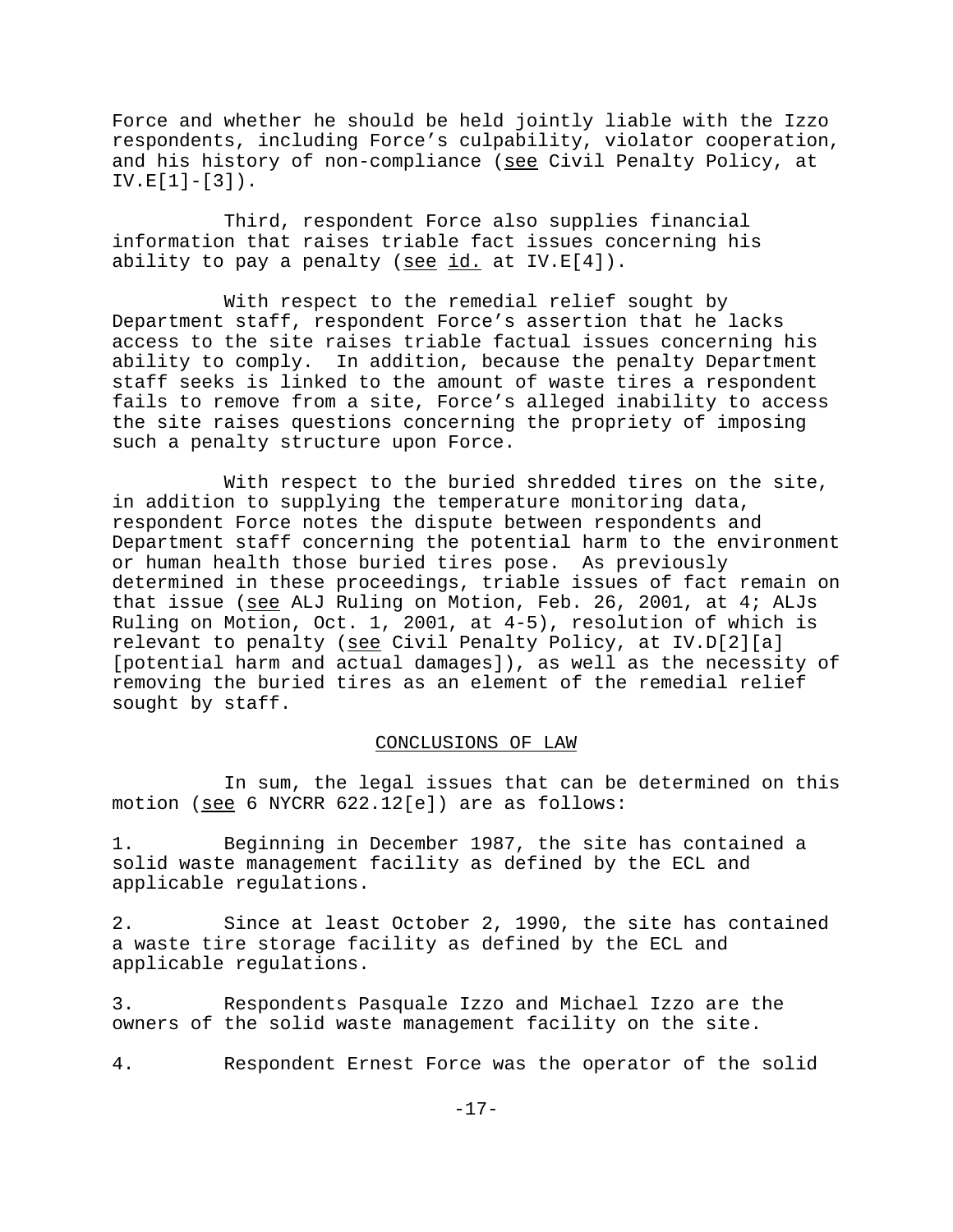waste management facility on the site and is personally liable for violations arising from that operation.

5. Beginning in December 1987, respondents Pasquale Izzo, Michael Izzo and Ernest Force violated 6 NYCRR former 360.2(b) and 6 NYCRR 360-1.7(a)(1) by owning or operating a solid waste management facility on the site without a Part 360 permit.

6. Since at least October 2, 1990, respondents Pasquale Izzo, Michael Izzo and Ernest Force violated 6 NYCRR 360-13.1(b) by engaging in the storage of 1,000 or more waste tires at a time without a permit.

7. As a result of the violations established, respondents own or operated a "noncompliant waste tire stockpile" as that term is defined by ECL 27-1901(6).

8. Department staff's motion can be granted on the issue of liability as against respondents Pasquale Izzo, Michael Izzo, and Ernest Force.

9. Triable issues of fact remain concerning penalties and remedial relief.

#### RULING

Department staff's motion is granted on the issue of liability, and otherwise denied. A hearing will be convened to assess the amount of penalties and appropriate remedial relief to be recommended to the Commissioner.

/s/

James T. McClymonds Chief Administrative Law Judge

\_\_\_\_\_\_\_\_\_\_\_\_\_\_\_\_\_\_\_\_\_\_\_\_\_\_\_\_

Dated: December 1, 2005 Albany, New York

TO: John T. DiPalma, Esq. 2 Elena Court West Islip, New York 11795